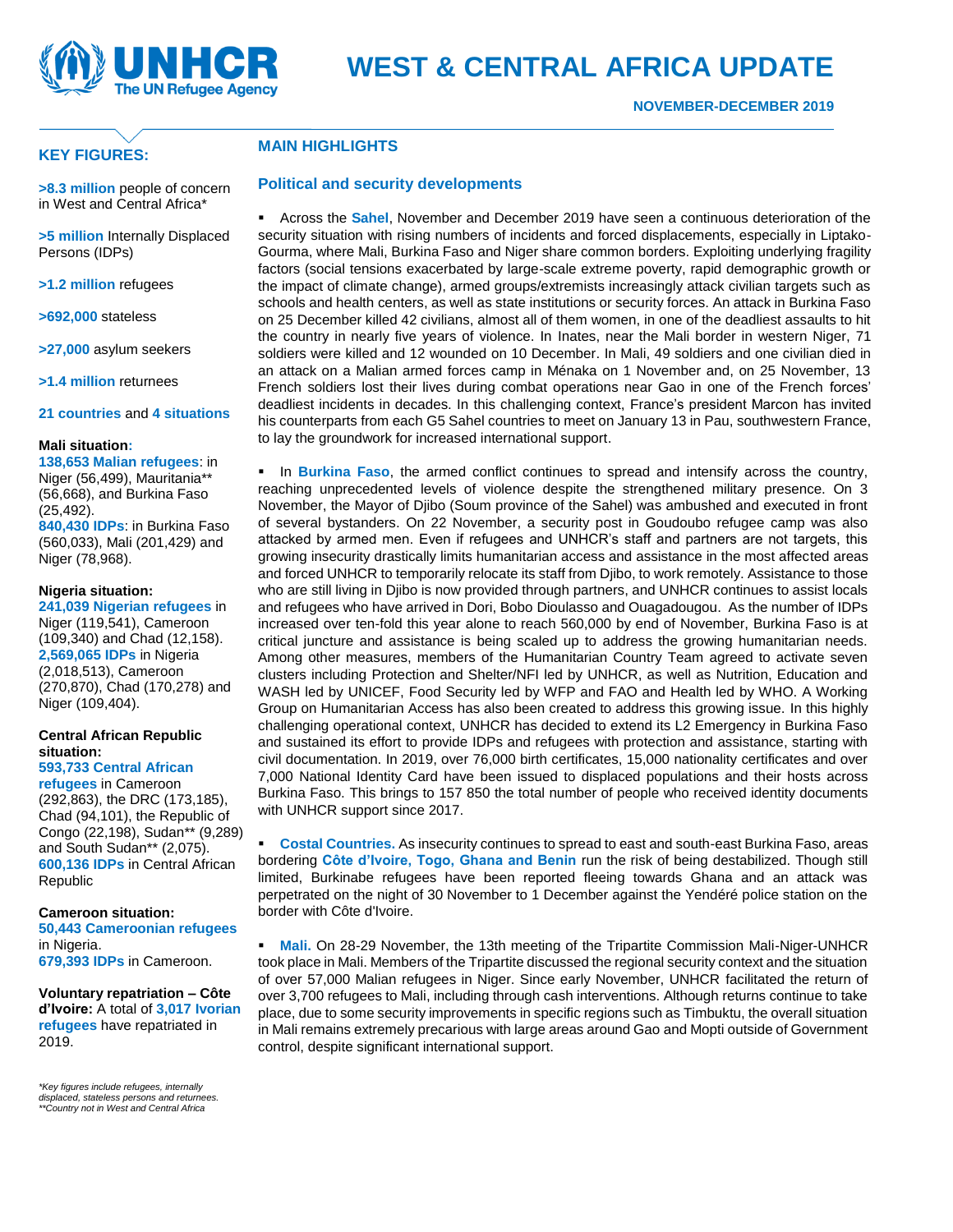

# **WEST & CENTRAL AFRICA UPDATE**

#### **NOVEMBER-DECEMBER 2019**

▪ **Niger.** The ongoing violence and instability in the north-western Nigerian states of Sokoto, Zamfara and Katsina continues to affect the bordering areas of Niger, especially western Tahoua region, and Jawalki where refugees have been fleeing since May 2019. Attacks on villages

continues in the Maradi region of Niger. There has also been notable activity in the department of Madarounfa bordering Nigeria. Rooted in a dramatic increase in tensions between farmers and pastoralists, Haoussa and Fulani, this conflict has led to a new humanitarian emergency in Niger's border regions around the city of Maradi in the departments of Guidan Roumji, Guidan Sori and Tibiri where over 45,000 refugees have arrived so far. Since their arrival more than 95% of Nigerian refugee children in Maradi have not received any form of education with figures equally alarming among the host populations, owing to social, economic and infrastructural challenges. To address the situation, UNHCR has prioritized the rehabilitation of schools and the improvement of the water infrastructure in the villages which have generously accepted to host refugees. UNHCR has also opened a health center in Garin Kaka in October where both refugees and the local population have free access to primary health care including, among others, ante- and post-natal care, mental health and psycho-social support, family planning and malnutrition care. Other similar centers will be opened in the identified opportunity villages to expand and strengthen the ailing health infrastructure which was weak long before the arrival of refugees. Furthermore, UNHCR has been subsidizing mobile clinics in border villages to expand coverage to the most remote areas, and is providing, alongside partners, medicines and staffing to health centers in Dan Kano, Guidan Roumdji, Soulloulou and Tiadi, in addition to the medical screening desks set up at all the registration centers and the transit center

**Education in Central Sahel.** Armed groups in Central Sahel continue to disrupt education by targeting students, teachers, and education infrastructures. In Central Sahel (Burkina Faso, Mali and Niger), threats to education personnel, attacks on education facilities and the use of schools for military purposes have severely disrupted education for more than 460,000 students and left more than 11,000 teachers unable to work or displaced by the violence between April 2017 to November 2019. In the same period, over 3,200 schools have closed in the region, including almost 2,000 in Burkina Faso and more than 1,200 in the northern and central regions of Mali ([OCHA, December 2019](https://eur02.safelinks.protection.outlook.com/?url=https%3A%2F%2Freliefweb.int%2Fsites%2Freliefweb.int%2Ffiles%2Fresources%2FExternal%2520Weekly%252010%2520-%252016%2520December%25202019%2520ENGLISH.pdf&data=02%7C01%7Csfeira%40unhcr.org%7C7a99828f3d114f250d2508d783d2aa16%7Ce5c37981666441348a0c6543d2af80be%7C0%7C0%7C637122813124966348&sdata=mDgNKNu63AplRmb8KieX4OCLmWJHH%2FCgmXvzCn2YxKc%3D&reserved=0)). In these regions, conflicts and emergencies tend to exacerbate existing problems such as child marriage and gender-based violence. In this challenging context, UNHCR continues to engage with government, humanitarian and development partner to invest in education, particularly in girls' education, and facilitate the inclusion of refugees and internally displaced persons in education system, is a critical part of UNHCR's strategy. To ensure coherence between regional strategies on education and livelihoods and the comprehensive approach promoted by the Global Compact on Refugees, UNHCR's Regional Bureau for West and Central Africa held a joint Education & LEI workshop on 19-21 November 2019 in Dakar. The objective was to support country offices advocating for and operationalizing the inclusion of refugees in national systems and to explore new partnership opportunities to facilitate economic inclusion of refugees through employment and entrepreneurship.

#### **Population movements**

▪ **Voluntary repatriation of Central African refugees.** Despite the security situation remaining volatile, Central African Republic has seen the first voluntary repatriation of refugees from Democratic Republic of Congo (DRC) with the return of some 400 refugees from Mole refugee camp to Bangui on 21 November. The start of this voluntary repatriation program, facilitated by UNHCR, follows a tripartite agreement signed in June 2019 by UNHCR and the governments of CAR and the DRC where around 172,000 CAR<br>refugees are living. During a visit to the Central African **CENTRAFRICAIN ET LE HCR REMERCIENT LES DONATEU** 

refugees are living. During a visit to the Central African Republic from 2 to 5 December, the UN High Commissioner for Refugees, Filippo Grandi, met with President Faustin-Archange Touadéra to discuss the efforts still needed to create the conditions for informed, safe, dignified and sustainable returns. There are nearly 600,000 refugees from CAR in neighboring countries and a similar number displaced inside its borders. Continued protection in hosting countries or in places of displacement is be needed for those who do not feel safe to return home. Since 2017, UNHCR has facilitated the voluntary repatriation of over 13,500 CAR refugees to their country of origins from DRC as well as Cameroon and the Republic of Congo, countries that have signed tripartite agreements with CAR and UNHCR in 2019. This is in addition to an estimated 127,000 spontaneous returns and pendula movements back and forth between



*UNHCR's High Commissioner Filippo Grandi and Regional Bureau Director for West and Central Africa, Millicent Mutuli, greeting returning refugees in Bangui on 2 December 2019 (credit: UNHCR)*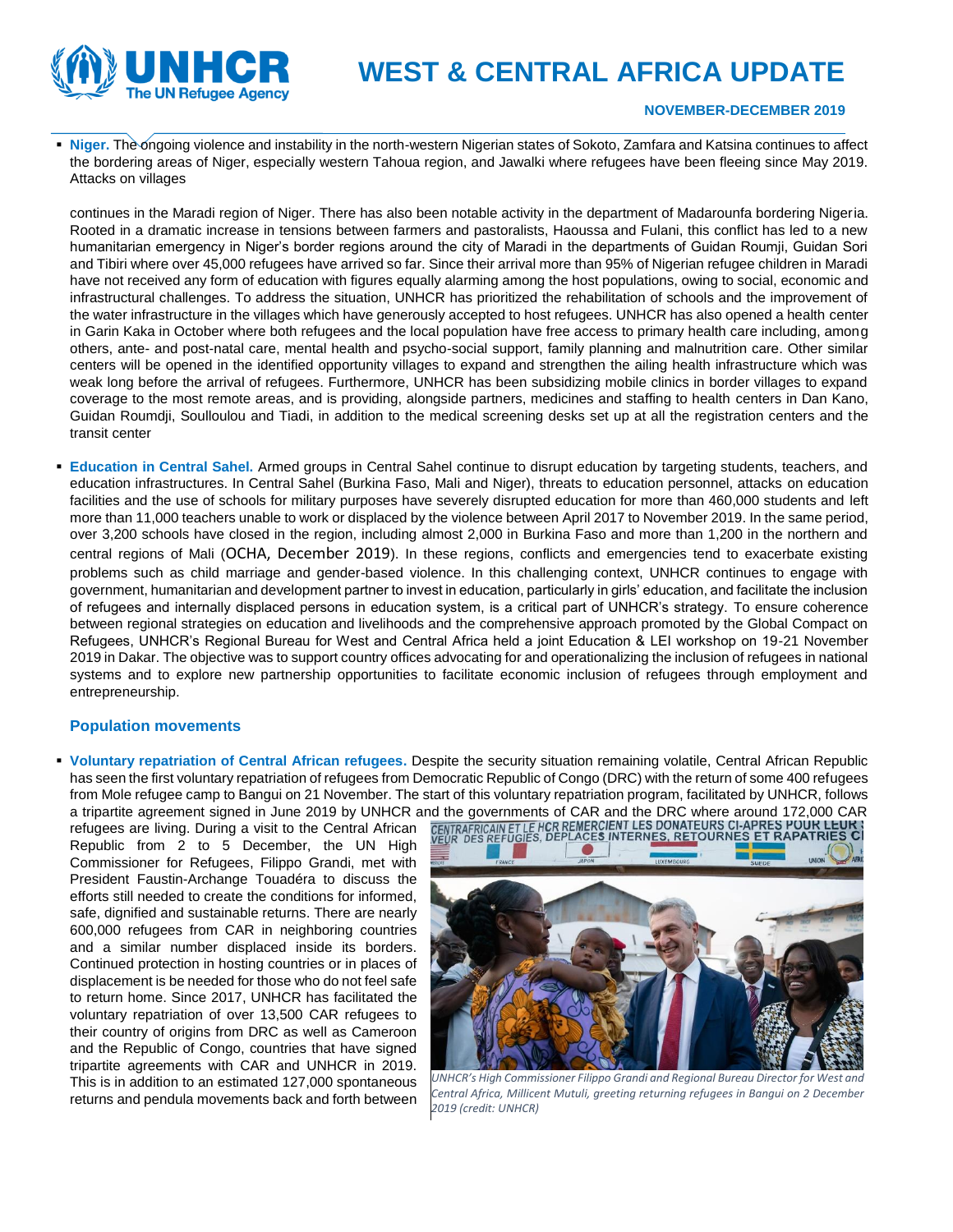

## **WEST & CENTRAL AFRICA UPDATE**

#### **NOVEMBER-DECEMBER 2019**

asylum countries and CAR since 2016. Returnees said improved security in their areas of origin and the peace agreement between the CAR government and armed groups were the main reasons for their decision to return home.

▪ **Mixed movements.** On 31 December, a group of 124 refugees were evacuated out of Libya to the UNHCR Emergency Transit Mechanism (ETM) in Niger where they are provided with humanitarian assistance while further options for them, such as



resettlement, are pursued. In 2019, a total of 835 refugees got evacuated by UNHCR from Libya to the ETM in Niger.

#### **Global Refugee Forum**

**• On 16-18 December, the first-ever [Global Refugee Forum](https://www.unhcr.org/5df69ca07)** brought together, in Geneva, refugees, heads of state and government, UN leaders, international institutions, development organizations, business leaders and civil society representatives, among others. The aim of the Forum was to generate new approaches and long-term commitments from a variety of actors to help refugees and the communities in which they live in line with the Global Compact on Refugees, adopted by the United Nations General Assembly in December 2018. In all, the Global Refugee Forum was attended by some 3,000 participants, including refugees, and 750 delegations and over 770 pledges have been made globally for financial, technical, and material assistance in areas ranging from employment, to places in schools for refugee children, new government policies to enable greater inclusion of refugees in society, solutions like resettlement, clean energy, infrastructure and better support for host communities and countries. The Sahel took center stage at



*The UN Secretary General, Antonio Guterres, at the Global Refugee Forum in Geneva on 17 December 2019 (credit: UNHCR)*

the Global Refugee Forum, a[s UN Secretary-General António Guterres](https://twitter.com/ONUinfo/status/1207387760971190273?s=20) drew attention to the "extremely difficult and tragic situation" and called for a reinforcement of the humanitarian action, development and security in the region.

▪ During the Forum 13 West and Central Africa countries made 47 pledges focusing on protection capacity, jobs and livelihoods, education, health, energy and infrastructure and the search for solutions to forced displacement. Delegations from the region included five Ministers (from Chad, Cameroon, Guinea Bissau and Liberia), two ECOWAS representatives as well as civil society representatives. The Forum is a key element of the new Global Compact on Refugees that was affirmed by UN member states in New York in December 2018. Under the Compact, Global Refugee Forums take place every four years, meaning the next is scheduled for late 2023.

#### **CONTACTS**

#### **Regional Bureau for West & Central Africa**

**Romain Desclous**, Senior Communication Officer: desclous@unhcr.org, Tel: +221 78 639 6385 Antoine Sfeir, Regional Reporting Officer[: sfeira@unhcr.org,](mailto:sfeira@unhcr.org) Tel: +221 77 332 58 57 Twitter : @UNHCRWestAfrica – Facebook : UNHCR West & Central Africa